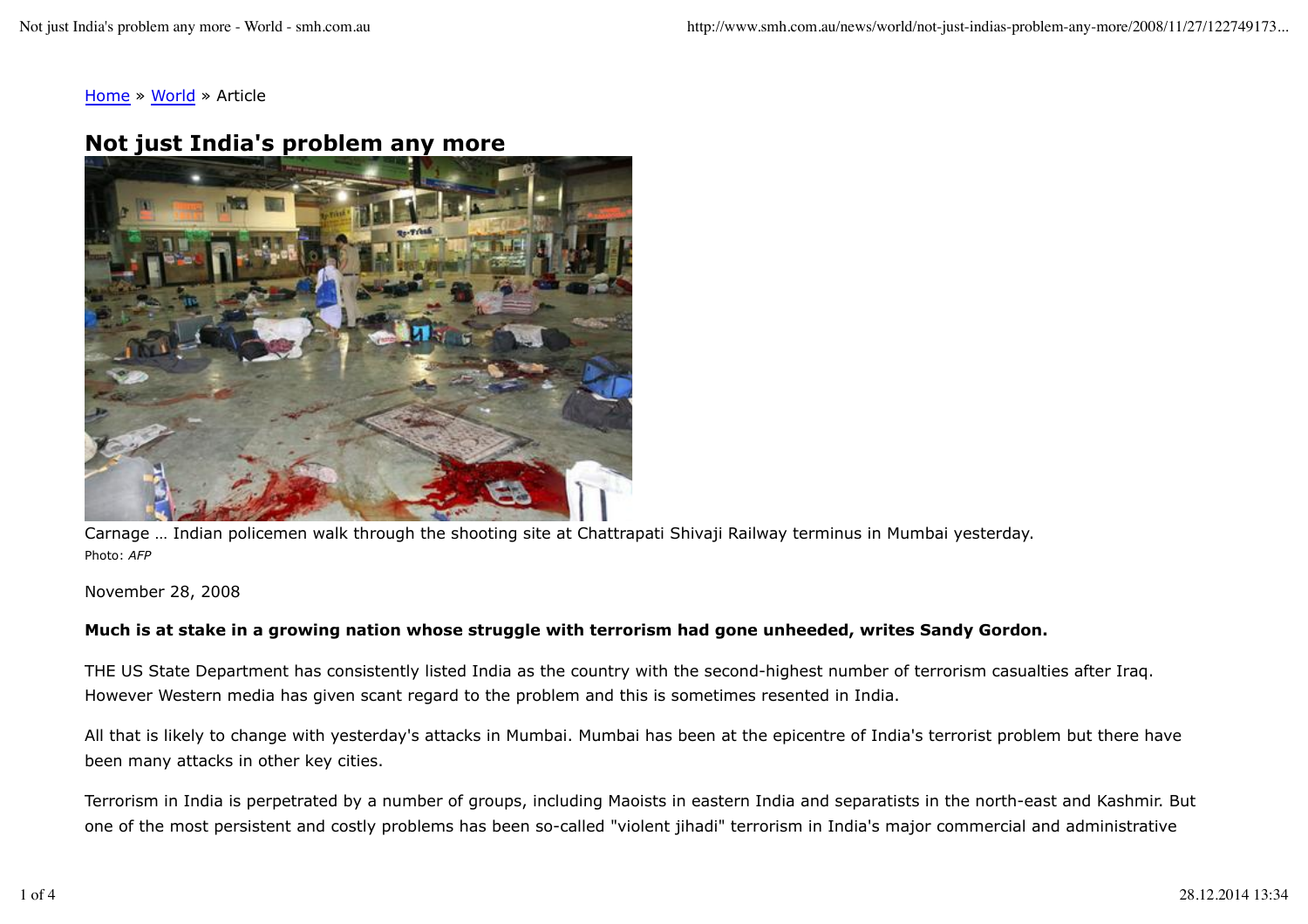centres.

Indian authorities and commentators point to Pakistan, and especially the secretive Inter-Services Intelligence, as having a hand in the Indian attacks. After an attack on the parliament in December 2001, India mobilised against Pakistan and the two very nearly slipped into war - a frightening prospect for nuclear-armed powers.

It is clear that arms and training have been provided by Pakistani groups, such as Lashkar-e-Toiba; that the ISI has been heavily engaged in helping insurgents and terrorists in Indian Kashmir; and that Pakistan has refused to extradite accused terrorists to India.

But there is no "smoking gun" indicating direct involvement of Pakistani authorities in terrorist attacks outside Kashmir. On the contrary, most of those involved appear to be "home-grown" terrorists intent on revenge against the activities of Hindu zealots, incensed by the poor socioeconomic status of India's Muslims or inspired by the so-called "global jihad".

Frequently members of the banned Students' Islamic Movement of India, or SIMI, have been involved. Recently SIMI seems to have morphed into the Indian Mujahideen, or at least acted with its members. The group claiming responsibility for yesterday's attacks, Deccan Mujahideen, may be another example of such morphing.

The stakes in this "game" of terrorism in India are extremely high. Exponents of violent jihad and political Islam would like to see an end to the India-Pakistan rapprochement over Kashmir, which has resulted in a diminution of Pakistani support for the Kashmiri separatists.

If they could mount an attack of sufficient seriousness, the rapprochement could quickly unravel, especially in the highly charged climate of impending state and national elections.

Moreover, increased India-Pakistan tension would be highly damaging to the broader "war on terrorism". It would draw Pakistan's security efforts away from the western frontier and give virtual free rein to the militants in the tribal belt to operate in Afghanistan.

The attacks also target commercial and IT hubs, such as Mumbai, Bangalore and Hyderabad, apparently with the purpose of undermining India's economic renaissance. They also target communal hotbeds, such as Malegaon, and important religious centres, such as Varanasi. The apparent purpose is to fan communal unrest (Hindu-Muslim rioting) and thus drive Muslims to support militancy.

It is this strategic targeting, among other things, that has prompted accusations by Indian commentators of official Pakistani involvement. But, given that many of those terrorist leaders are well educated, especially in technology and science, it is possible that they, themselves, are capable of picking strategic targets.